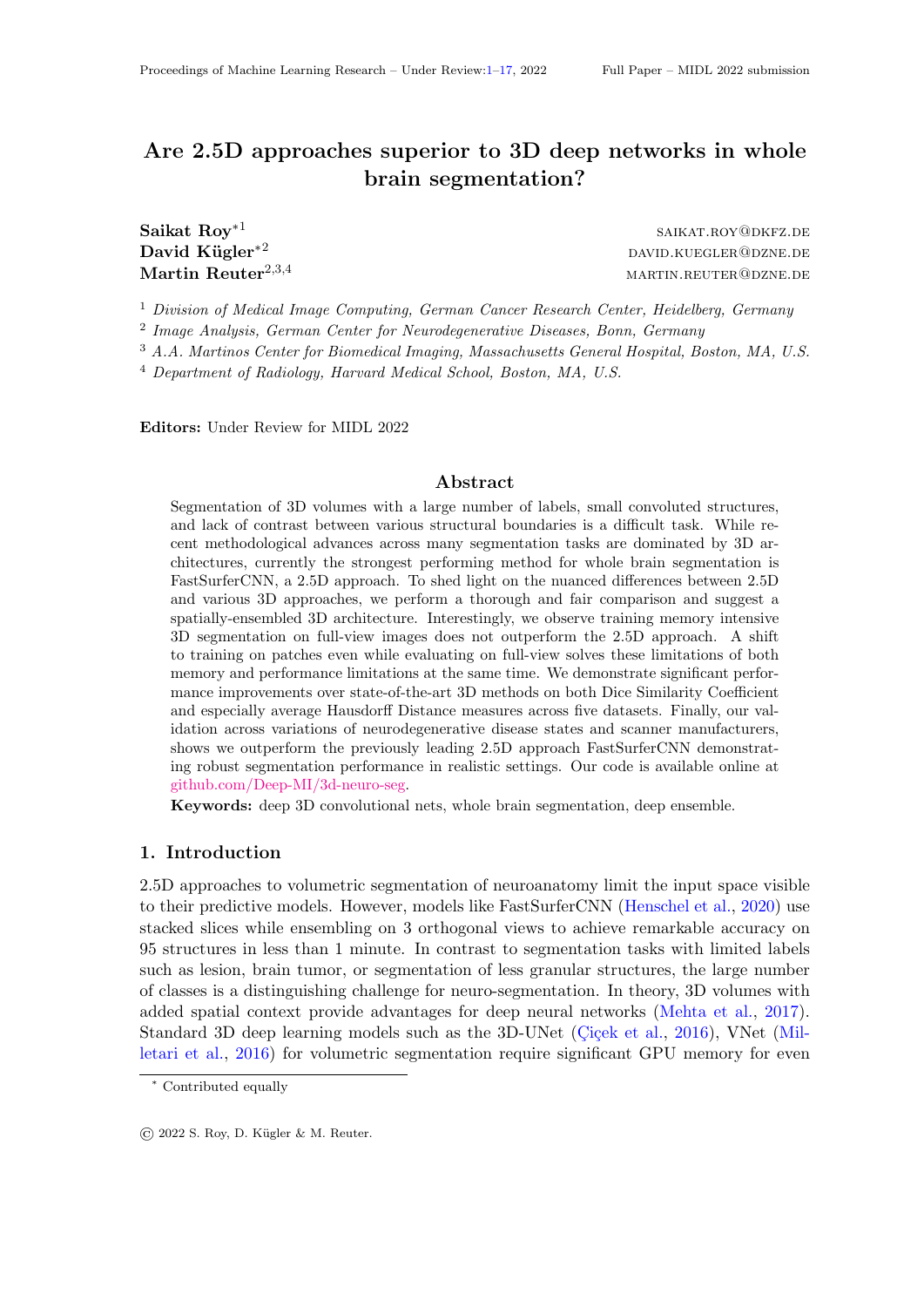moderately large volumes when segmenting a large number of classes. For example, the training of a standard V-Net with a  $256 \times 256 \times 256$  volume for segmenting 79 structures (as in this work) requires over a 100 GB of memory with model and loss gradients sharded across multiple GPUs. To overcome large memory requirements, models rely on 3D patches [\(Moeskops et al.,](#page-10-1) [2016;](#page-10-1) [Mehta et al.,](#page-9-0) [2017;](#page-9-0) [Li et al.,](#page-9-1) [2017;](#page-9-1) [Dolz et al.,](#page-8-2) [2018;](#page-8-2) [Wachinger et al.,](#page-11-0) [2018\)](#page-11-0) extracted from whole volumes, at the cost of losing relevant spatial information. In contrast, SLANT [\(Huo et al.,](#page-9-2) [2019\)](#page-9-2) introduces the idea of specializing individual (spatially localized, SL) networks, i.e. one network for a specific sub-region. AssemblyNet (Coupé [et al.,](#page-8-3) [2019\)](#page-8-3) expanded on the idea increasing the number of different models to 250.

In addition to previously mentioned methods, numerous 3D segmentation approaches have been suggested in the last few years for segmenting large number of structures in whole brain segmentation [\(de Brebisson and Montana,](#page-8-4) [2015;](#page-8-4) [Roy et al.,](#page-10-2) [2017;](#page-10-2) [Jog et al.,](#page-9-3) [2019;](#page-9-3) [Roy et al.,](#page-10-3) [2019\)](#page-10-3). However, superior performance across multiple datasets of the 2.5D FastSurferCNN leads us to investigate – Are 2.5D approaches superior to 3D deep networks for whole brain segmentation? FastSurferCNN is fast, accurate and data-efficient in its training. 3D approaches, on the other hand, face generalization difficulties due to very large parameter counts, show infeasible memory utilization for a large number of classes, and can exhibit limited performance outside experimental conditions.

In this work, we analyze and compare the performance of 2.5D and 3D segmentation methods. We observe 2.5D models outperform all state-of-the-art 3D models. We (re)establish 3D networks as the performance leader with the following key methodological improvements: 1) the training in a randomized patchification scheme, 2) Self-Ensembling, and 3) Spatial Ensembling. Training on random patches reduces the memory footprint and puts less constraints on consistent patch boundaries while at the same time allowing the transfer of model weights to full-view evaluation with very limited performance loss. In Self-Ensembling, we build an ensemble from one model by changing the patch location. Spatial Ensembles consist of multiple models specialized to specific brain regions similar to Spatially Localized networks originally proposed by SLANT [\(Huo et al.,](#page-9-2) [2019\)](#page-9-2). Specifically, the limited performance of SLANT, nnUnet and full-view VNet leads us to suggest an improved method for training Spatially Localized networks using our previously learnt global representations. We also evaluated multiple architectural modifications of the backbone VNet without finding strong differences. After these improvements to the training and evaluation scheme including self-ensembling and spatial ensembling strategies, we find the performance of 3D models again superior to 2.5D for whole brain segmentation with 95 different structures. Throughout all results, we maintain a uniform training dataset for fair comparison in a large whole brain segmentation benchmark. Finally, we validate our method's improvements across disease and MRI acquisition diversity in comparison to the 2.5D benchmark.

# 2. Methodology

#### <span id="page-1-0"></span>2.1. Learning a patch-based Network

Directly training on full-view inputs for even relatively small input volumes is challenging for 3D deep convolutional networks such as the modified VNet [\(Milletari et al.,](#page-10-0) [2016\)](#page-10-0) used as a backbone network here. Addressing this, patch-based networks train a model on smaller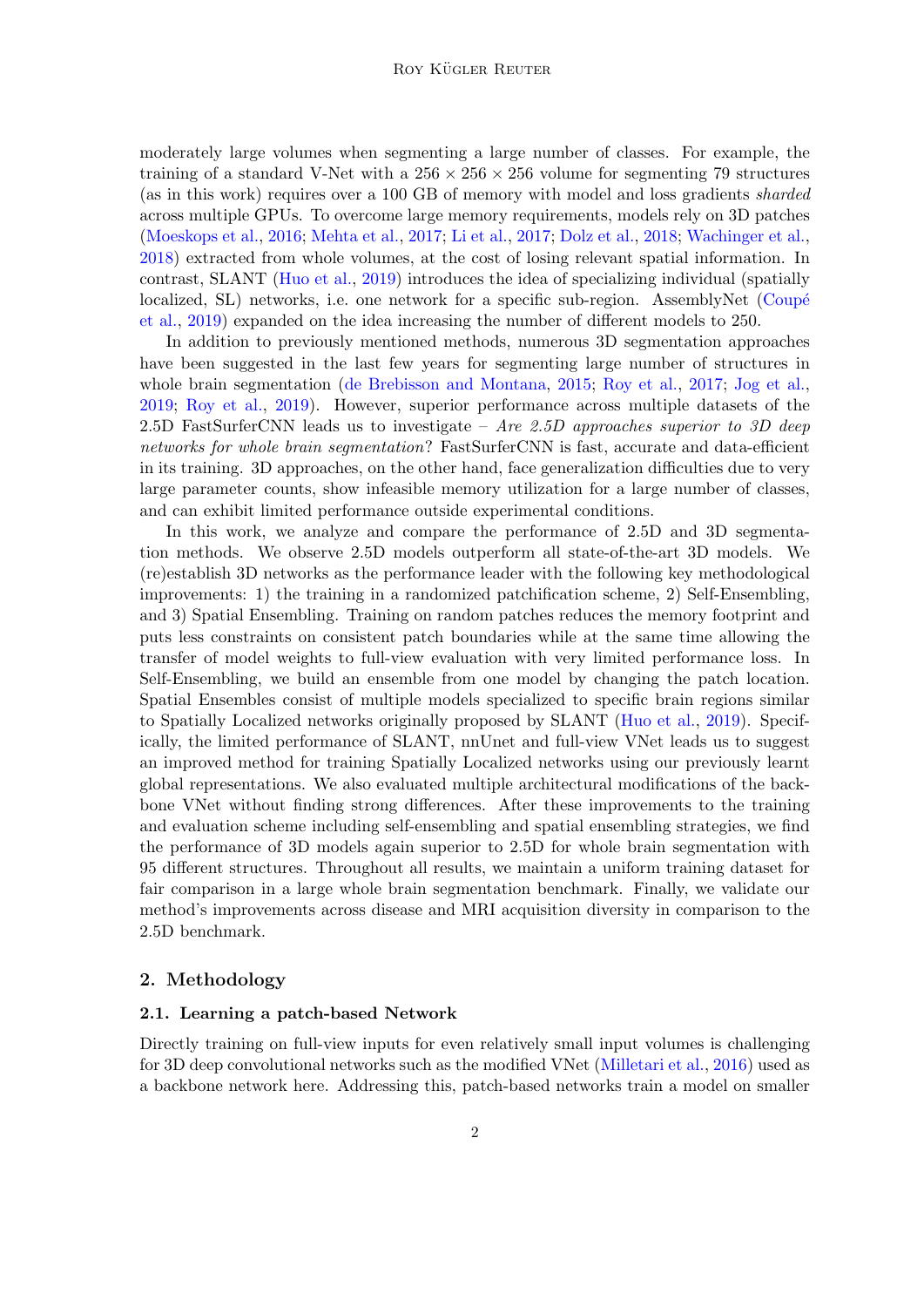

<span id="page-2-0"></span>Figure 1: 2D illustration of our Spatially Localized deep network ensemble, where subnetworks are initialized with the global representations learnt on the full volumes. Sub-networks, with overlapping input regions larger than their field-of-view, are fine-tuned to learn local representations. Validation (as well as inference) is performed jointly by spatially ensembling outputs from sub-networks to emphasize full-volume predictive performance instead of those of individual networks.

sub-volumes. In this work, we sample input patches with a uniform distribution across patch positions and without additional padding at the volume boundary. However, this results in non-uniform voxel sampling skewed towards the image center during training. To formalize, let the top-left corner point of a random patch be  $(x, y, z) \sim \mathcal{P}^3_{\text{uni}}$  from a uniform distribution  $\mathcal{P}_{\text{uni}} = (L - l + 1)^{-1}$  between 0 and  $L - l$  with the image and patch dimensions  $L$  and  $l$ . The *voxel sampling density*, which is the probability that image voxel  $(i, j, k) \in [0, L-1]^3$  is contained in a random patch, can be estimated by the patch indicator function  $X_{ijk}(x, y, z)$ , which is 1 inside the patch and 0 outside.

$$
\mathbb{E}[X_{ijk}] = \sum_{x,y,z=0}^{L-l} \mathcal{P}_{\text{uni}} X_{ijk}(x,y,z) = \frac{P(i)P(j)P(k)}{(L-l+1)^3} \text{ with } P(u) = \begin{cases} u+1 & \text{if } u \in [0,l-1] \\ l & \text{if } u \in [l,L-l-1] \\ l-u & \text{if } u \in [L-l,L-1] \\ 0 & \text{otherwise} \end{cases} (1)
$$

In the training loop, the voxel sampling density may affect the network to focus on regions with high density, which is the brain positioned at the image center.

#### 2.2. Learning an Ensemble of Spatially Localized Networks

To improve the predictive performance over single model 3D deep networks, we explore Spatially Localized (SL) networks. In contrast to one model applicable to all image regions (Global Representation), we obtain an ensemble of 8 SL-models (Local Representations) each associated with one image octant, i.e. network weights are allowed to specialize to the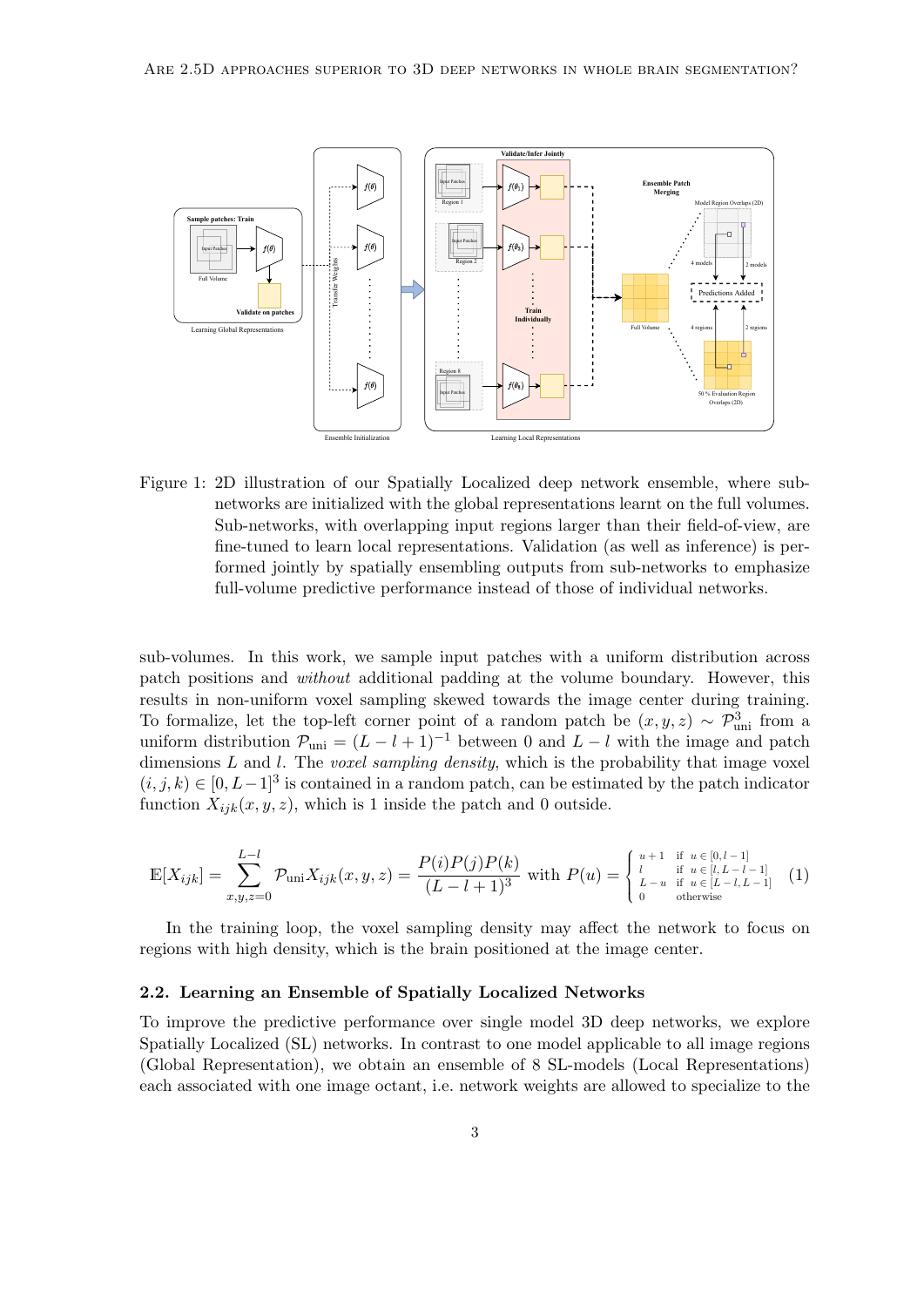different brain regions in their respective image octant<sup>[1](#page-3-0)</sup>. To train the ensemble (and in contrast to SLANT), we initialize SL-models with the model learnt with patches from the whole image and fine-tune on patches from the image octant. In order to achieve overlapping regions of specialization, we sample patches by the patch location such that voxels at the octant boundaries are shown to multiple SL networks albeit with a different position in the respective patch (see Figure [1\)](#page-2-0). We train the SL models collectively instead of in isolation: Per epoch, we iterate over the image octants and train each model independently on patches from its octant. To decide whether the updated octant-model should be committed to the ensemble permanently, we temporarily replace one corresponding octant model in the ensemble and determine the full-image validation performance of the ensemble (Spatial Ensembling with an Average Ensemble Size of 3.375, see Section [2.3\)](#page-3-1).

Training the models sequentially minimizes GPU memory allocation. The pre-training allows the sub-networks to converge rapidly transitioning to fine-tuning. Instead of specializing SL-networks to a very explicit region of the volume (a limitation of SLANT), we specialize networks to fuzzy and overlapping regions. Consistent with fuzzy specialization, we remove the potentially erroneous and expensive registration to the MNI-template eliminating the exact and normalized position of the head in the volume in favor of more flexible networks. We provide the Algorithm [1](#page-12-0) in the Appendix.

### <span id="page-3-1"></span>2.3. Ensembling and Evaluation Strategies

While full-volume (FV) inference provides one prediction per voxel, patch-wise evaluation enables two ensembling concepts to generate multiple predictions per voxel: 1. Self-Ensembling – one model predicts for different patches – and 2. Spatial Ensembling – multiple networks are specialized per image region and the appropriate network is chosen by the patch location. Finally, we aggregate predicted probabilities by class-wise sum and voxel-wise softmax. A simplified 2D illustration of Spatial Ensembling is shown in Figure [1.](#page-2-0)

#### <span id="page-3-2"></span>2.4. Datasets

For comparability within methods and generalization across multiple scenarios, FastSurfer [\(Henschel et al.,](#page-8-0) [2020\)](#page-8-0) compiled a mixed-source dataset with dedicated splits for training, validation, and testing  $(N = 140, 20, 1374,$  respectively) as detailed in Table [1.](#page-11-1) As in FastSurfer, the training set (validation set) exclusively consists of  $256<sup>3</sup>$  T1w images of 1 mm isotropic voxel size from ABIDE-II, ADNI, LA5c, OASIS1 and OASIS2 (only MIRIAD). In addition to in-dataset validation on ADNI, OASIS1 and MIRIAD (non-overlapping subject splits), we test whether the models generalize to unseen datasets (external validation) on HCP and THP. These datasets feature various age ranges, scanners, disease states and field strengths. Reference segmentations are obtained with FreeSurfer V6.0 and the "Desikan-Killiany-Tourville" atlas for parcellation [\(Fischl et al.,](#page-8-5) [2002;](#page-8-5) [Klein and Tourville,](#page-9-4) [2012\)](#page-9-4). Following FastSurfer's approach, we merge the resulting 95 regions into 78 (foreground) labels for training and reconstruct the original 95 labels in postprocessing prior to evaluation.

<span id="page-3-0"></span><sup>1.</sup> We provide code at [github](https://github.com/Deep-MI/3d-neuro-seg) and, for persistent availability, archive model weights of both the Global Representation (unensembled model) and Local Representations (ensembled model  $\langle \text{index} \rangle$ ) [online.](http://doi.org/10.34730/67dfccf54c75492388f038128aa4c687)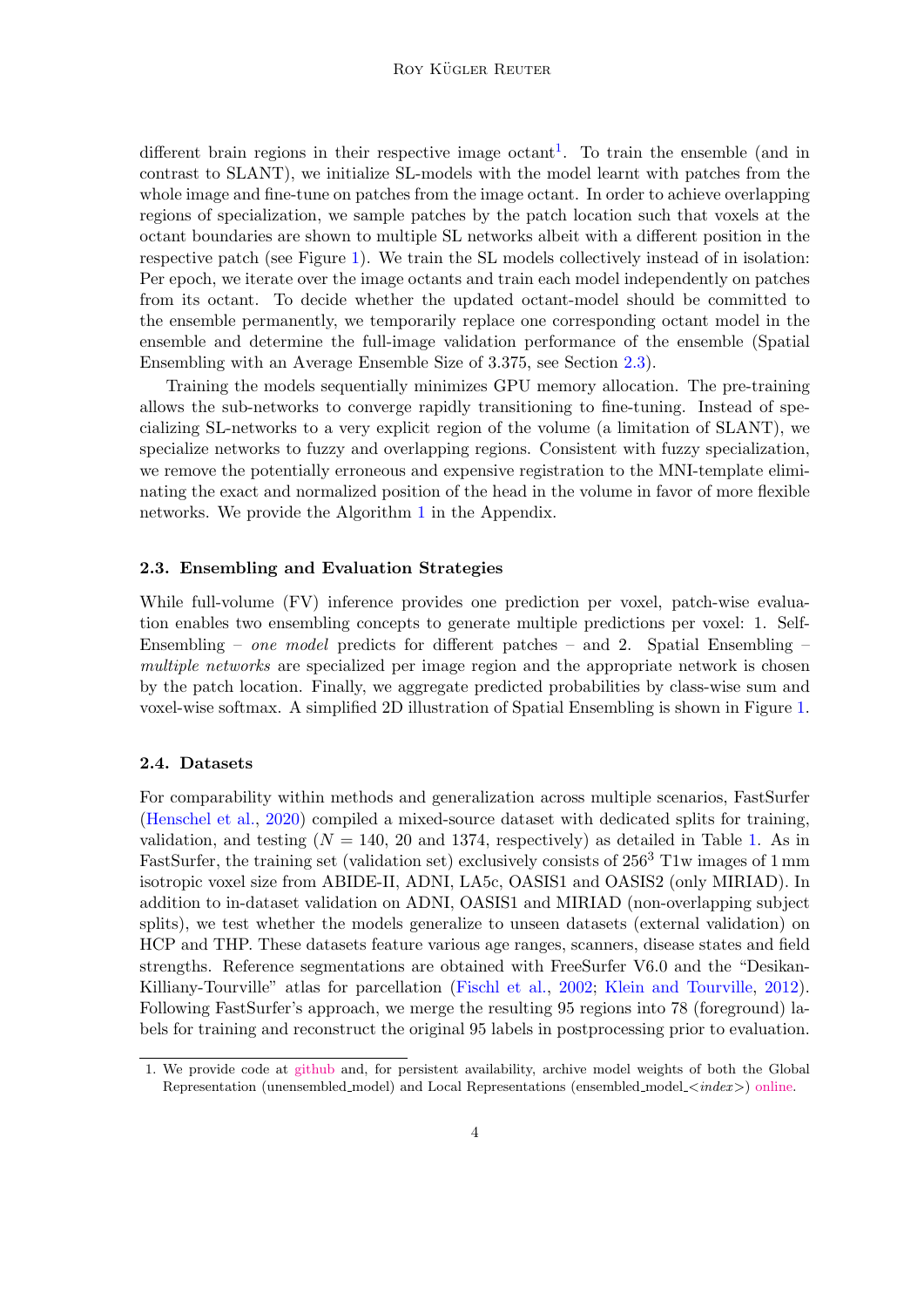#### 2.5. Architecture

We experimented with 8 architectural modifications to our backbone VNet including multiple architectural ideas from published work. However, we could not find significant differences between various top-performing architectures. We include an overview of results in the Appendix [B.](#page-11-2) For the final (backbone) architecture, we replace each standard  $5 \times 5 \times 5$ kernel with two  $3\times3\times3$  kernels in a modified VNet [\(Szegedy et al.,](#page-10-4) [2015\)](#page-10-4). The batch size of 1 constrains memory usage. GroupNorm [\(Wu and He,](#page-11-3) [2018\)](#page-11-3) increases stability in training with a small batch size. While we experimented with smaller patch sizes, only 3D input patches of size  $128 \times 128 \times 128$  employed by each deep CNN in this work feature sufficient spatial context in training.

### 2.6. Baselines

FastSurferCNN is the representative 2.5D method while the full-view VNet trained on full volumes is the first 3D baseline. A 3D-UNet architecture, generated and trained with the nnUNet [\(Isensee et al.,](#page-9-5) [2021\)](#page-9-5) pipeline on a manual split, is selected to provide an architecturally improved 3D-UNet baseline. SLANT-27 [\(Huo et al.,](#page-9-2) [2019\)](#page-9-2) shares fundamental similarities with our proposed Spatial Ensemble of SL models. It represents a state-of-theart, 3D ensemble-based baseline for neuroimage segmentation. Training and validation sets are fixed for all baselines and the proposed method.

# 3. Results and Discussion

We compare the performance our method and baselines in three experiments: A crossdataset evaluation, an in-depth analysis of the effect of popular spatially localized ensembles and a generalization analysis of disease states and scanner manufacturers.

#### 3.1. Segmentation accuracy

First and without considering the method presented here, we analyze whether 2.5D approaches are superior to 3D deep networks in whole brain segmentation. To this end, we compare the 2.5D FastSurferCNN with three popular 3D baselines: VNet, SLANT-27 and nnUNet (3D-UNet). In a cross-dataset evaluation, we find FastSurferCNN consistently outperforms all baselines 3D approaches with respect to both Dice Similarity Coefficient (DSC) and Average Hausdorff Distance (HD) across five datasets, despite its limited spatial context. Specifically, FastSurferCNN achieves higher accuracy and more consistent results under same-training dataset conditions (see Section [2.4\)](#page-3-2).

However, when improving 3D networks by our 3D methodology, our method achieves average DSC of  $0.878 \pm 0.032$  and an Average HD of  $0.172 \text{ mm} \pm 0.091 \text{ mm}$  outperforming all 3D baselines<sup>[2](#page-4-0)</sup> by at least  $0.03$  and  $0.076$  mm  $(44\%$  error reduction), respectively (see Figure [2\)](#page-5-0). Our approach outperforms the 2.5D FastSurferCNN also achieving high consistency across all datasets. Consequently, 2.5D methods are not superior to 3D deep networks. The significantly worse results of SLANT may have three causes: 1. architectural differences (e.g.

<span id="page-4-0"></span><sup>2.</sup> The backbone V-Net implementation achieves best results and is therefore selected as the reference, margins to other methods are larger.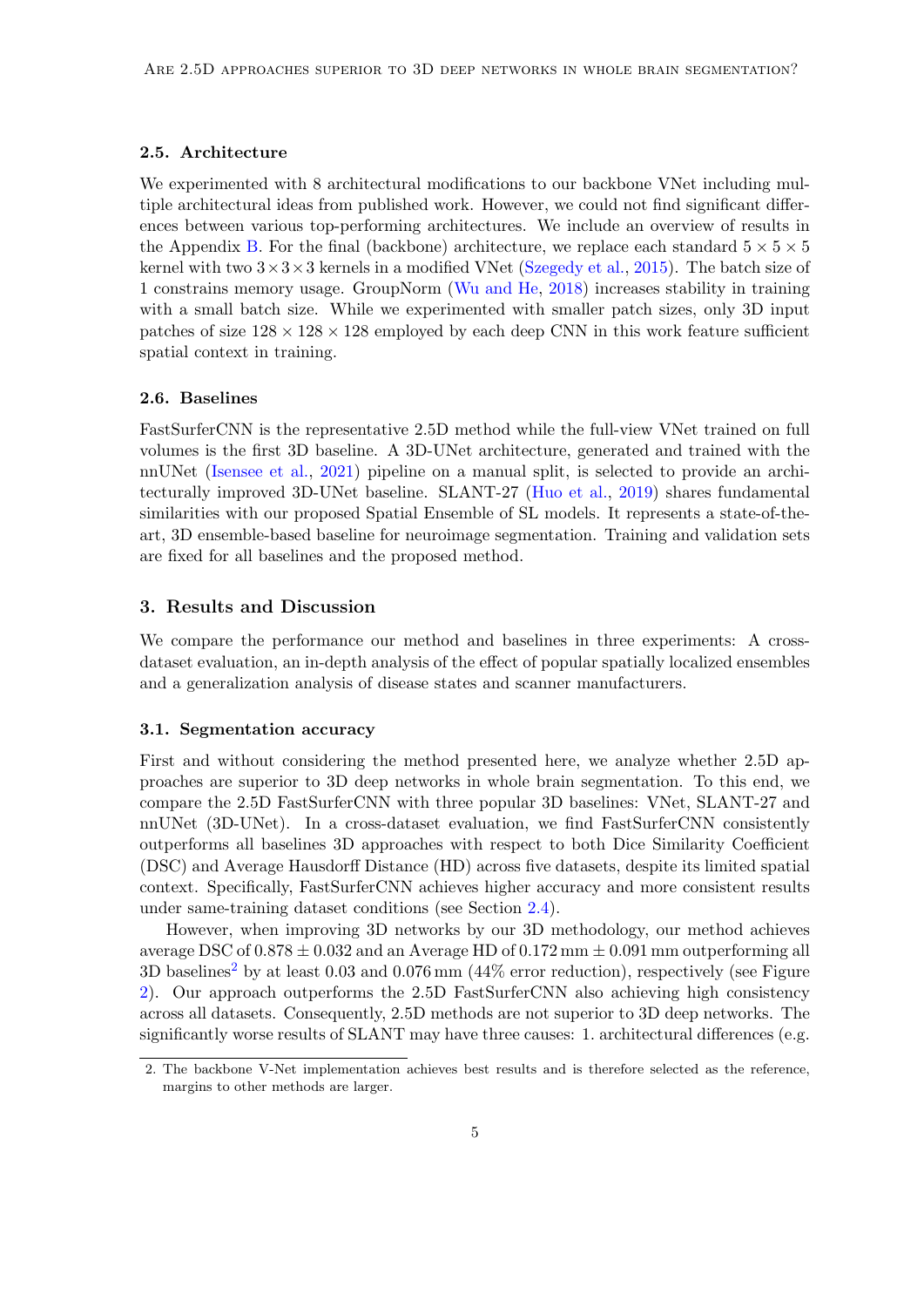#### ROY KÜGLER REUTER



<span id="page-5-0"></span>Figure 2: Dice similarity coefficient (DSC) and Average Hausdorff distance (HD) of cortical and subcortical structures in each dataset. The proposed network outperforms all baselines including FastSurferCNN significantly for all evaluations (Wilcoxon Signed-Rank test with Bonferoni correction,  $p < 10^{-14}$ ). In fact, our method outperforms all baseline methods on 98% and 97% of subjects in the evaluation set (DSC and Average HD, respectively).

ours has more layers), and 2. unreliable registration to MNI space, and 3. lossy interpolation during both training and inference [\(Henschel et al.,](#page-8-6) [2022\)](#page-8-6).

# 3.2. The impact of Ensembles

Since several recent whole brain segmentation publications [\(Huo et al.,](#page-9-2)  $2019$ ; Coupé et al., [2019;](#page-8-3) [Henschel et al.,](#page-8-0) [2020\)](#page-8-0) employ ensembles at its methodological core, we analyze how ensembling impacts the segmentation performance. Our experiments include 1. a full-volume evaluation ("Ours (FV)"), 2. a Self-Ensembled model ("Ours (w/o SL)"), and 3. a Spatial Ensemble of eight SL-models ("Ours"). "Ours (FV)" and "Ours (w/o SL)" are based on the same training and weights – the global representation used to initialize the SL-models. In our analysis, we exclude ensembles generated from various data splits. We plot distributions of both DSC and Average HD for our method featuring different "degrees of ensembling" together with the four baselines in Figure [3.](#page-6-0) Since we want to analyze in how far ensembling contributes to the performance, we introduce the "Average Ensemble Size". For it, we count the number of predictions per image voxel (the per-voxel Ensemble Size) and average across the image, since it varies across the image. For patch-based evaluation schemes, this primarily depends on the overlap and image and patch dimensions (see Table [3\)](#page-15-0). Methods with an Ensemble Size of 1 do not use ensembling.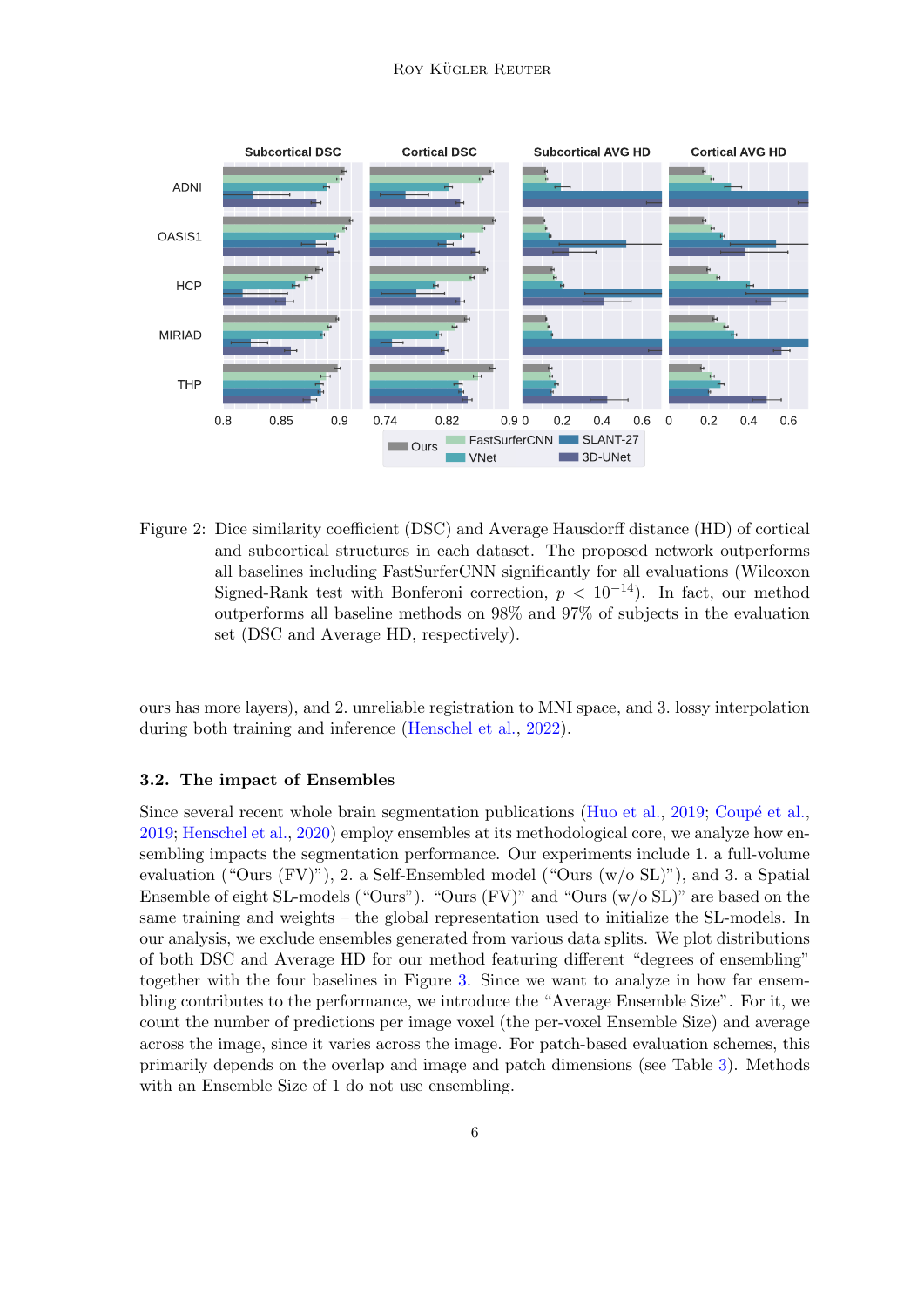

<span id="page-6-0"></span>Figure 3: Evaluation of multiple Ensemble sizes (five datasets-average): Our method shows limited dependence on the Average Ensemble Size while outperforming the stateof-the art in Dice Similariry Coefficient and Average Hausdorff Distance. Note, at Ensemble Size 1 patch-based evaluation loses local context at the patch border reducing performance. Running the same model in full-view mode (Ours FV) recovers most of the performance. At 1.24 mm, the Average Hausdorff Distance of SLANT-27 is outside the view. FV: Full-View, SL: Spatially Localized.

We find the performance of our method increases with increasing ensemble size (see both "Ours  $(w/\sigma SL)$ " and "Ours" in Figure [3\)](#page-6-0). However, the dependence of the performance on the ensemble size is very limited for both "Ours (w/o SL)" (Self-Ensembling) and "Ours" (Spatial Ensembling). While "Ours (w/o SL)" has a significantly reduced performance at Ensemble Size 1, this phenomenon should not be misinterpreted as a trend, since predictions on the boundary of the patch do not gain the spatial context across the patch boundary. Disabling patch-based evaluation for this model, i.e. inference on the full volume in fullview-mode (FV), recovers most of the performance loss (Dice difference 0.002 between "Ours (FV)" at Ensemble Size 1 and "Ours ( $w$ /o SL)" at Ensemble Size 3.375) – even without retraining on the full-view dataset. Training on patches and evaluating on full-view volumes might prove a feasible strategy to mitigate the memory requirements of high class number and large volume segmentation applications.

Spatial Ensembling improves segmentation results by up to 0.003 Dice as indicated by the comparison of "Ours  $(w/\text{o} SL)$ " and "Ours". This relatively small difference diminishes the value of Spatial Ensembling in practice. Furthermore, Spatial Ensembling does not support the transfer of patch-based models to full-view during evaluation.

### 3.3. Generalizability across diagnosis and scanner manufacturers

Meta-data available on the ADNI dataset enables exploratory analysis of the DSC of cortical and subcortical segmentation performance extensively across diagnosis (Cognitive Normal (CN), Mild Cognitive Impaired (MCI), Demented (AD)) and scanner manufacturers (Siemens, GE, Phillips) (Figure [4\)](#page-7-0). There is a small decrease in performance on scanner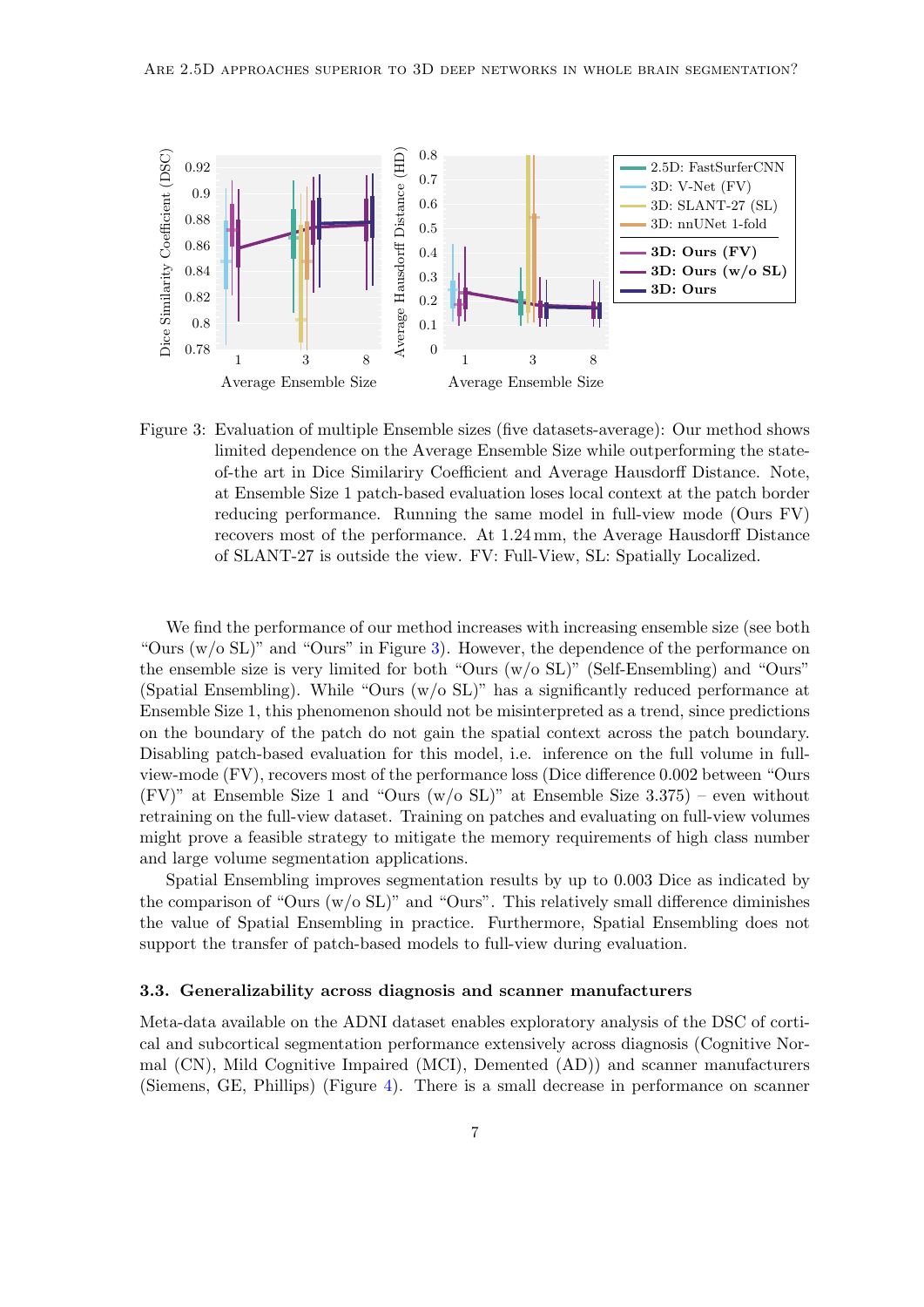

<span id="page-7-0"></span>Figure 4: Dice Similarity scores of cortical and subcortical structures across diagnosis and device manufacturer on the ADNI dataset for FastSurferCNN and our method. We observe superior performance across individual groups.

manufacturers (GE, Phillips) less-represented in the training set, a trend similar to Fast-SurferCNN. Our method improves upon FastSurferCNN's performance in both categories for cortical and subcortical structures. This makes the proposed technique suitable for multi-study, multi-device, multi-site datasets. The improved accuracy across disease states ensures reliable performance in studies involving neurodegenerative disorders. While small reductions in DSC are observed with disease progression similar to FastSurferCNN, our method demonstrates better mean DSC in all disease states.

# 4. Conclusion

In this work, we answer whether 2.5D networks are superior to 3D deep networks. While prior to this publication, this seemed to be the case, we identify several modifications of the training and evaluation to improve the performance of 3D models. This includes exploration of a 2-step training procedure with learning global representations followed by spatially-localized models, as well as, strategies for inference incorporating self-ensembling and spatial ensembling. Our 3D deep networks for whole brain segmentation with 95 structures outperform all baseline models in five evaluated datasets. Moreover, the training strategy solves GPU memory limitations while still allowing high-quality full-view evaluation relevant for integrated pipelines operating on full-view feature maps. The method also benefits from very fast inference times dominated by overhead operations, e.g., 1 second network inference plus 10 seconds constant overhead for full-view evaluation (see Table [4\)](#page-15-1).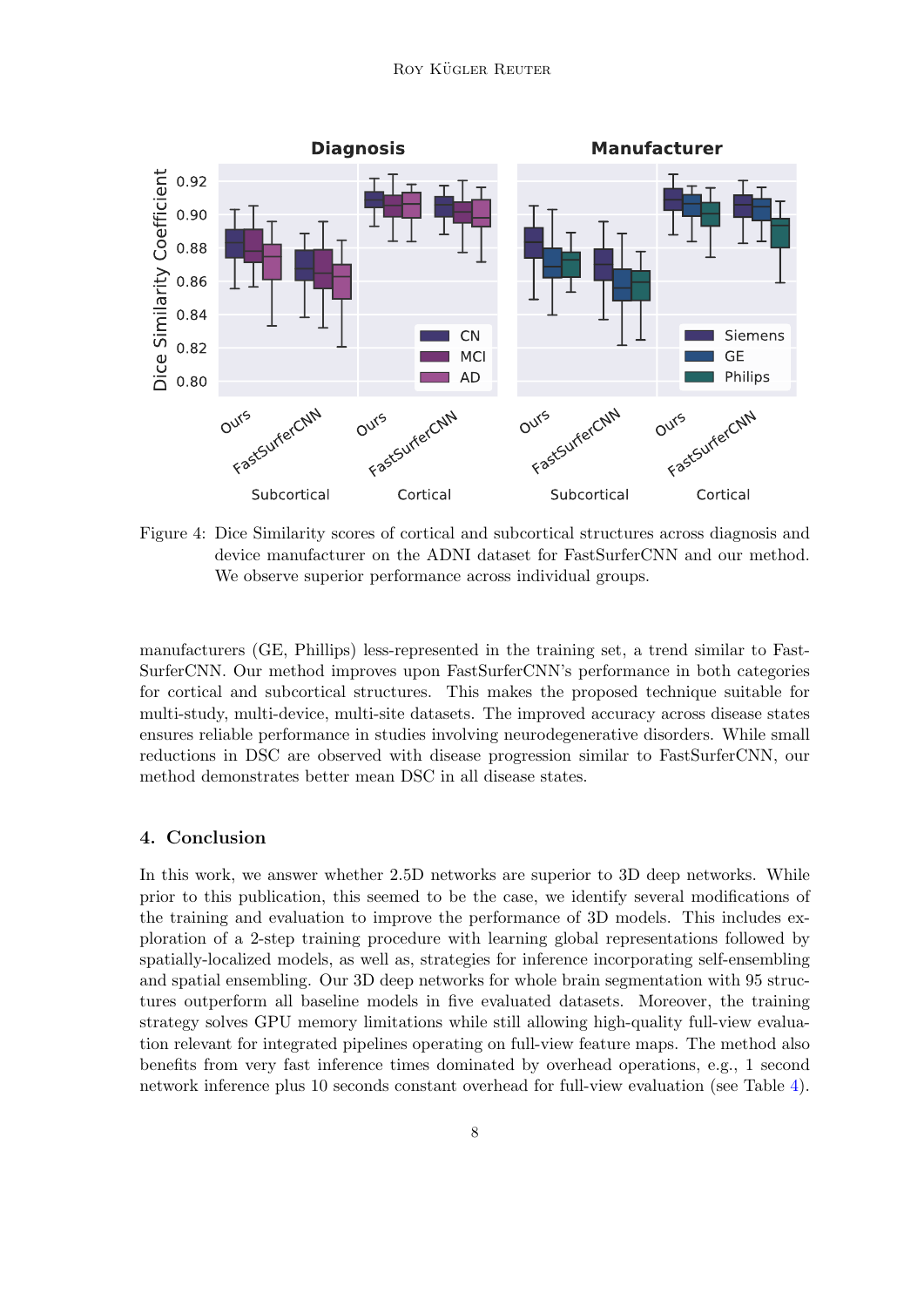### References

- <span id="page-8-1"></span>Özgün Ciçek, Ahmed Abdulkadir, Soeren S Lienkamp, Thomas Brox, and Olaf Ronneberger. 3d u-net: learning dense volumetric segmentation from sparse annotation. In International conference on medical image computing and computer-assisted intervention, pages 424–432. Springer, 2016. URL [https://doi.org/10.1007/978-3-319-46723-8\\_49](https://doi.org/10.1007/978-3-319-46723-8_49).
- <span id="page-8-3"></span>Pierrick Coupé, Boris Mansencal, Michaël Clément, Rémi Giraud, Baudouin Denis de Senneville, Vinh-Thong Ta, Vincent Lepetit, and José V Manjon. Assemblynet: A novel deep decision-making process for whole brain mri segmentation. In International Conference on Medical Image Computing and Computer-Assisted Intervention, pages 466–474. Springer, 2019.
- <span id="page-8-4"></span>Alexander de Brebisson and Giovanni Montana. Deep neural networks for anatomical brain segmentation. In Proceedings of the IEEE conference on computer vision and pattern recognition workshops, pages 20–28, 2015.
- <span id="page-8-7"></span>Adriana Di Martino, David O'connor, Bosi Chen, Kaat Alaerts, Jeffrey S Anderson, Michal Assaf, Joshua H Balsters, Leslie Baxter, Anita Beggiato, Sylvie Bernaerts, et al. Enhancing studies of the connectome in autism using the autism brain imaging data exchange ii. Scientific data,  $4(1):1-15$ , 2017.
- <span id="page-8-2"></span>Jose Dolz, Christian Desrosiers, and Ismail Ben Ayed. 3d fully convolutional networks for subcortical segmentation in mri: A large-scale study. NeuroImage, 170:456–470, 2018.
- <span id="page-8-10"></span>Alan C Evans, D Louis Collins, SR Mills, Edward D Brown, Ryan L Kelly, and Terry M Peters. 3d statistical neuroanatomical models from 305 mri volumes. In 1993 IEEE conference record nuclear science symposium and medical imaging conference, pages 1813– 1817. IEEE, 1993. URL <https://doi.org/10.1109/NSSMIC.1993.373602>.
- <span id="page-8-5"></span>Bruce Fischl, David H Salat, Evelina Busa, Marilyn Albert, Megan Dieterich, Christian Haselgrove, Andre Van Der Kouwe, Ron Killiany, David Kennedy, Shuna Klaveness, et al. Whole brain segmentation: automated labeling of neuroanatomical structures in the human brain. Neuron, 33(3):341–355, 2002.
- <span id="page-8-0"></span>Leonie Henschel, Sailesh Conjeti, Santiago Estrada, Kersten Diers, Bruce Fischl, and Martin Reuter. Fastsurfer-a fast and accurate deep learning based neuroimaging pipeline. NeuroImage, 219:117012, 2020.
- <span id="page-8-6"></span>Leonie Henschel, David Kügler, and Martin Reuter. Fastsurfervinn: Building resolutionindependence into deep learning segmentation methods - a solution for highres brain mri. NeuroImage, page 118933, 2022. URL [https://doi.org/10.1016/j.neuroimage.2022.](https://doi.org/10.1016/j.neuroimage.2022.118933) [118933](https://doi.org/10.1016/j.neuroimage.2022.118933).
- <span id="page-8-9"></span>Jie Hu, Li Shen, and Gang Sun. Squeeze-and-excitation networks. In Proceedings of the IEEE conference on computer vision and pattern recognition, pages 7132–7141, 2018.
- <span id="page-8-8"></span>Gao Huang, Zhuang Liu, Laurens Van Der Maaten, and Kilian Q Weinberger. Densely connected convolutional networks. In Proceedings of the IEEE conference on computer vision and pattern recognition, pages 4700–4708, 2017.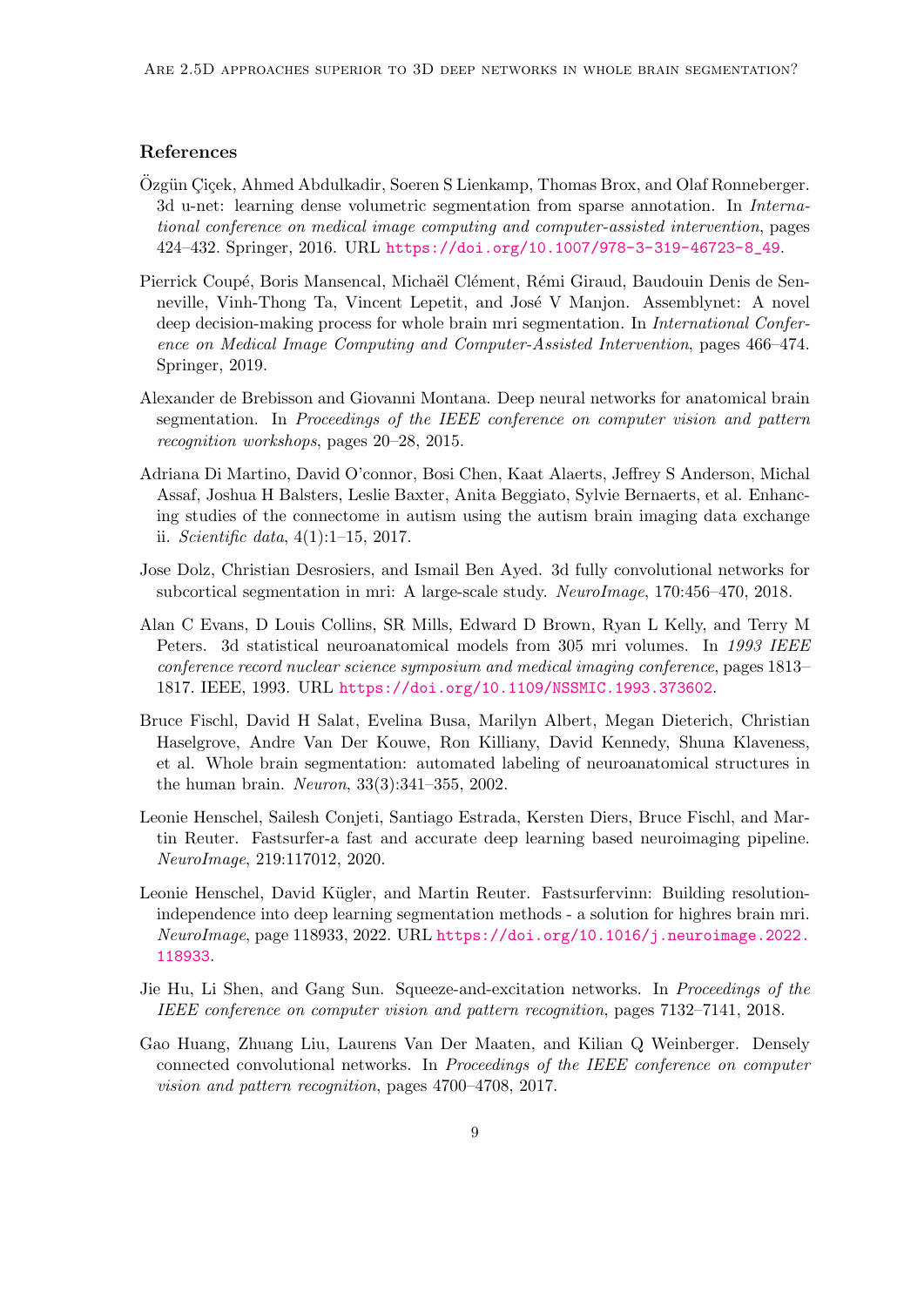- <span id="page-9-2"></span>Yuankai Huo, Zhoubing Xu, Yunxi Xiong, Katherine Aboud, Prasanna Parvathaneni, Shunxing Bao, Camilo Bermudez, Susan M Resnick, Laurie E Cutting, and Bennett A Landman. 3d whole brain segmentation using spatially localized atlas network tiles. NeuroImage, 194:105–119, 2019.
- <span id="page-9-11"></span>Fabian Isensee, Jens Petersen, Andre Klein, David Zimmerer, Paul F Jaeger, Simon Kohl, Jakob Wasserthal, Gregor Koehler, Tobias Norajitra, Sebastian Wirkert, et al. nnu-net: Self-adapting framework for u-net-based medical image segmentation.  $arXiv$  preprint arXiv:1809.10486, 2018. URL [https://dx.doi.org/10.1007/978-3-658-25326-4\\_7](https://dx.doi.org/10.1007/978-3-658-25326-4_7).
- <span id="page-9-5"></span>Fabian Isensee, Paul F Jaeger, Simon AA Kohl, Jens Petersen, and Klaus H Maier-Hein. nnu-net: a self-configuring method for deep learning-based biomedical image segmentation. Nature methods, 18(2):203–211, 2021.
- <span id="page-9-3"></span>Amod Jog, Andrew Hoopes, Douglas N Greve, Koen Van Leemput, and Bruce Fischl. Psacnn: Pulse sequence adaptive fast whole brain segmentation. NeuroImage, 199:553– 569, 2019.
- <span id="page-9-10"></span>Diederik P Kingma and Jimmy Ba. Adam: A method for stochastic optimization.  $arXiv$ preprint arXiv:1412.6980, 2014.
- <span id="page-9-4"></span>Arno Klein and Jason Tourville. 101 labeled brain images and a consistent human cortical labeling protocol. Frontiers in neuroscience, 6:171, 2012. URL [https://doi.org/10.](https://doi.org/10.3389/fnins.2012.00171) [3389/fnins.2012.00171](https://doi.org/10.3389/fnins.2012.00171).
- <span id="page-9-1"></span>Wenqi Li, Guotai Wang, Lucas Fidon, Sebastien Ourselin, M Jorge Cardoso, and Tom Vercauteren. On the compactness, efficiency, and representation of 3d convolutional networks: brain parcellation as a pretext task. In International conference on information processing in medical imaging, pages 348–360. Springer, 2017.
- <span id="page-9-9"></span>Vincent A Magnotta, Joy T Matsui, Dawei Liu, Hans J Johnson, Jeffrey D Long, Bradley D Bolster Jr, Bryon A Mueller, Kelvin Lim, Susumu Mori, Karl G Helmer, et al. Multicenter reliability of diffusion tensor imaging. Brain connectivity, 2(6):345–355, 2012.
- <span id="page-9-8"></span>Ian B Malone, David Cash, Gerard R Ridgway, David G MacManus, Sebastien Ourselin, Nick C Fox, and Jonathan M Schott. Miriad—public release of a multiple time point alzheimer's mr imaging dataset. NeuroImage, 70:33–36, 2013.
- <span id="page-9-6"></span>Daniel S Marcus, Tracy H Wang, Jamie Parker, John G Csernansky, John C Morris, and Randy L Buckner. Open access series of imaging studies (oasis): cross-sectional mri data in young, middle aged, nondemented, and demented older adults. Journal of cognitive neuroscience, 19(9):1498–1507, 2007.
- <span id="page-9-7"></span>Daniel S Marcus, Anthony F Fotenos, John G Csernansky, John C Morris, and Randy L Buckner. Open access series of imaging studies: longitudinal mri data in nondemented and demented older adults. Journal of cognitive neuroscience, 22(12):2677–2684, 2010.
- <span id="page-9-0"></span>Raghav Mehta, Aabhas Majumdar, and Jayanthi Sivaswamy. Brainsegnet: a convolutional neural network architecture for automated segmentation of human brain structures. Journal of Medical Imaging, 4(2):024003, 2017.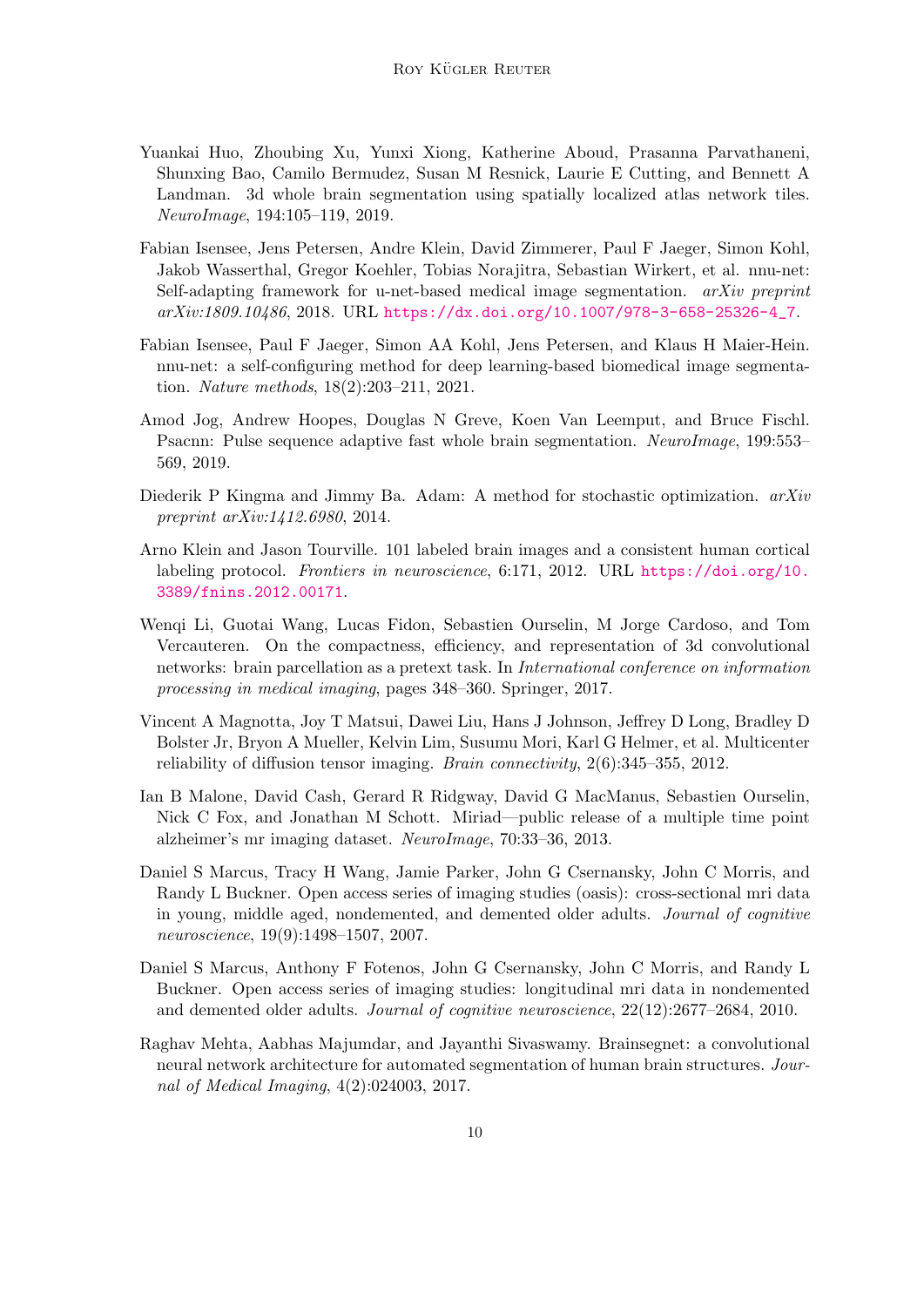- <span id="page-10-0"></span>Fausto Milletari, Nassir Navab, and Seyed-Ahmad Ahmadi. V-net: Fully convolutional neural networks for volumetric medical image segmentation. In 2016 Fourth International Conference on 3D Vision (3DV), pages 565–571. IEEE, 2016. URL [https://doi.org/](https://doi.org/10.1109/3dv.2016.79) [10.1109/3dv.2016.79](https://doi.org/10.1109/3dv.2016.79).
- <span id="page-10-1"></span>Pim Moeskops, Max A Viergever, Adriënne M Mendrik, Linda S De Vries, Manon JNL Benders, and Ivana Išgum. Automatic segmentation of mr brain images with a convolutional neural network. IEEE transactions on medical imaging, 35(5):1252–1261, 2016.
- <span id="page-10-5"></span>Susanne G Mueller, Michael W Weiner, Leon J Thal, Ronald C Petersen, Clifford R Jack, William Jagust, John Q Trojanowski, Arthur W Toga, and Laurel Beckett. Ways toward an early diagnosis in alzheimer's disease: the alzheimer's disease neuroimaging initiative (adni). Alzheimer's & Dementia,  $1(1)$ :55–66, 2005.
- <span id="page-10-9"></span>Ozan Oktay, Jo Schlemper, Loic Le Folgoc, Matthew Lee, Mattias Heinrich, Kazunari Misawa, Kensaku Mori, Steven McDonagh, Nils Y Hammerla, Bernhard Kainz, et al. Attention u-net: Learning where to look for the pancreas. arXiv preprint arXiv:1804.03999, 2018.
- <span id="page-10-6"></span>Russell A Poldrack, Eliza Congdon, William Triplett, KJ Gorgolewski, KH Karlsgodt, JA Mumford, FW Sabb, NB Freimer, ED London, TD Cannon, et al. A phenome-wide examination of neural and cognitive function. Scientific data, 3(1):1–12, 2016.
- <span id="page-10-10"></span>Olaf Ronneberger, Philipp Fischer, and Thomas Brox. U-net: Convolutional networks for biomedical image segmentation. In International Conference on Medical image computing and computer-assisted intervention, pages 234–241. Springer, 2015. URL [https://doi.](https://doi.org/10.1007/978-3-319-24574-4_28) [org/10.1007/978-3-319-24574-4\\_28](https://doi.org/10.1007/978-3-319-24574-4_28).
- <span id="page-10-2"></span>Abhijit Guha Roy, Sailesh Conjeti, Debdoot Sheet, Amin Katouzian, Nassir Navab, and Christian Wachinger. Error corrective boosting for learning fully convolutional networks with limited data. In International Conference on Medical Image Computing and Computer-Assisted Intervention, pages 231–239. Springer, 2017.
- <span id="page-10-3"></span>Abhijit Guha Roy, Sailesh Conjeti, Nassir Navab, Christian Wachinger, Alzheimer's Disease Neuroimaging Initiative, et al. Quicknat: A fully convolutional network for quick and accurate segmentation of neuroanatomy. NeuroImage, 186:713–727, 2019.
- <span id="page-10-7"></span>Karen Simonyan and Andrew Zisserman. Very deep convolutional networks for large-scale image recognition. arXiv preprint arXiv:1409.1556, 2014.
- <span id="page-10-4"></span>Christian Szegedy, Wei Liu, Yangqing Jia, Pierre Sermanet, Scott Reed, Dragomir Anguelov, Dumitru Erhan, Vincent Vanhoucke, and Andrew Rabinovich. Going deeper with convolutions. In Proceedings of the IEEE conference on computer vision and pattern recognition, pages 1–9, 2015.
- <span id="page-10-8"></span>Christian Szegedy, Vincent Vanhoucke, Sergey Ioffe, Jon Shlens, and Zbigniew Wojna. Rethinking the inception architecture for computer vision. In *Proceedings of the IEEE* conference on computer vision and pattern recognition, pages 2818–2826, 2016.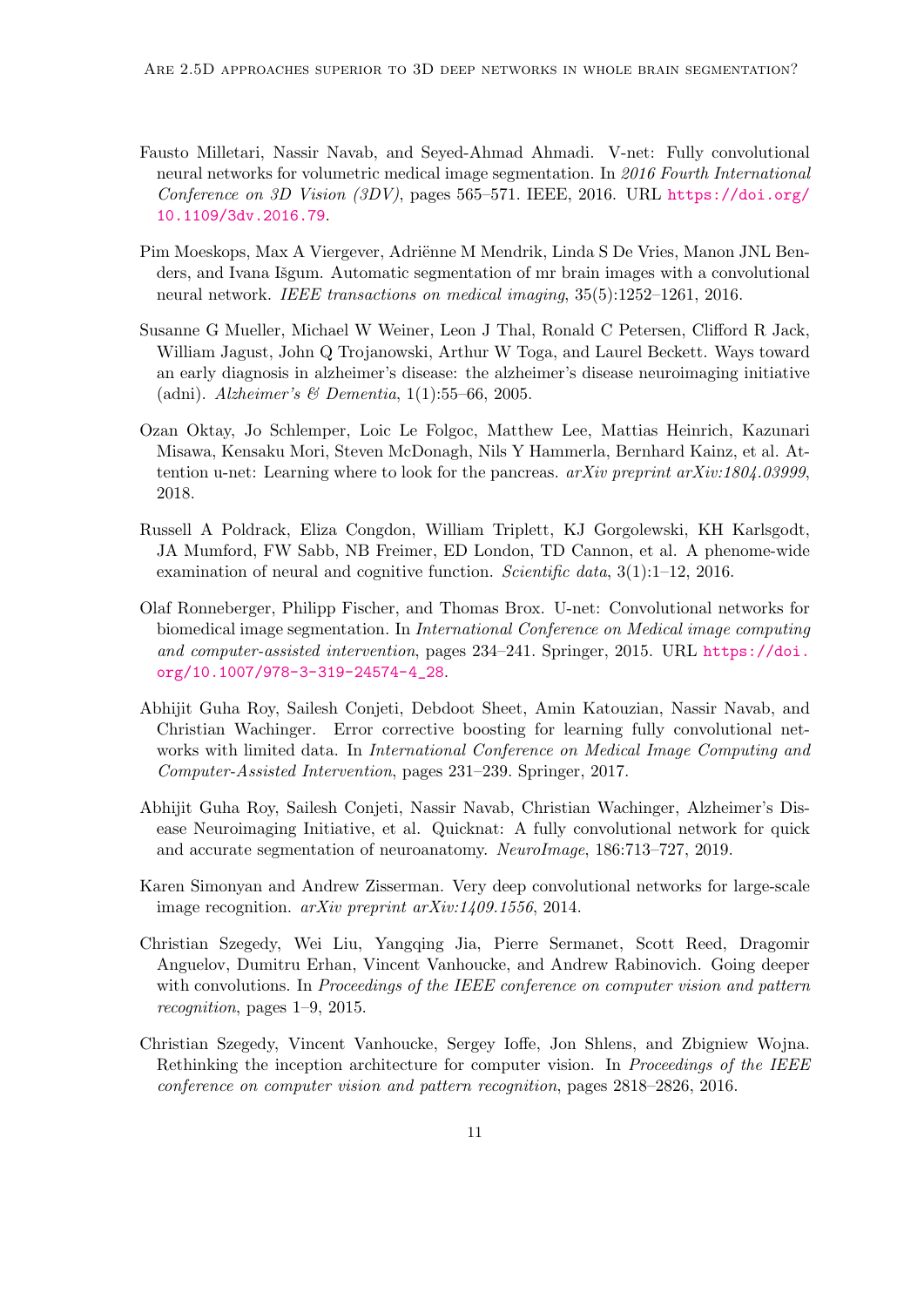| Usage                    | <b>Dataset</b>                     | <b>Scanner</b>        | 1.5T/3T | <b>State</b>      | Age       | Subjects      |
|--------------------------|------------------------------------|-----------------------|---------|-------------------|-----------|---------------|
| Training                 | ABIDE-II (Di Martino et al., 2017) | Phillips              | 3T      | Autism/Normal     | 20-39     | 20            |
|                          | ADNI (Mueller et al., 2005)        | Phillips, GE, Siemens | 1.5T/3T | AD/MCI/Normal     | 56-90     | 40            |
|                          | LA5 $c$ (Poldrack et al., 2016)    | Siemens               | 3T      | Neuropsych/Normal | 23-44     | 20            |
|                          | OASIS1 (Marcus et al., 2007)       | <b>Siemens</b>        | 1.5T    | Normal            | $18 - 60$ | 40            |
|                          | OASIS2 (Marcus et al., 2010)       | Siemens               | 1.5T    | AD/Normal         | 66-90     | 20            |
| <b>Validation</b>        | MIRIAD (Malone et al., 2013)       | GE.                   | 1.5T    | AD/Normal         | 60-77     | 20            |
| Evaluation<br>(Accuracy) | <b>ADNI</b>                        | Phillips, GE, Siemens | 1.5T/3T | AD/MCI/Normal     | 58-85     | 180           |
|                          | $HCP$ (Van Essen et al., 2012)     | <b>Siemens</b>        | 3T      | Normal            | 22-35     | 45            |
|                          | OASIS1                             | <b>Siemens</b>        | 1.5T    | AD/Normal         | 18-96     | 370           |
|                          | MIRIAD                             | GE.                   | 1.5T    | AD/Normal         | 55-80     | 49            |
|                          | THP (Magnotta et al., 2012)        | Phillips, Siemens     | 3T      | Normal            |           | $\mathcal{D}$ |

- <span id="page-11-1"></span>Table 1: The dataset used in the training, validation and evaluation is a replica of the corresponding sections of the FastSurfer [\(Henschel et al.,](#page-8-0) [2020\)](#page-8-0) dataset. The number of samples in the Evaluation set is 1374 as some datasets contains multiple scans of subjects.
- <span id="page-11-4"></span>David C Van Essen, Kamil Ugurbil, Edward Auerbach, Deanna Barch, Timothy EJ Behrens, Richard Bucholz, Acer Chang, Liyong Chen, Maurizio Corbetta, Sandra W Curtiss, et al. The human connectome project: a data acquisition perspective. Neuroimage, 62(4):2222– 2231, 2012.
- <span id="page-11-0"></span>Christian Wachinger, Martin Reuter, and Tassilo Klein. Deepnat: Deep convolutional neural network for segmenting neuroanatomy. NeuroImage, 170:434–445, 2018.
- <span id="page-11-3"></span>Yuxin Wu and Kaiming He. Group normalization. In *Proceedings of the European confer*ence on computer vision (ECCV), pages 3–19, 2018. URL [https://doi.org/10.1007/](https://doi.org/10.1007/s11263-019-01198-w) [s11263-019-01198-w](https://doi.org/10.1007/s11263-019-01198-w).

# Appendix A. Ensemble Training Algorithm

The ensemble training in this work uses the VNet as the base model. However, the algorithm is model-independent and may be adopted for any compatible deep neural network model. This is detailed in Algorithm [1.](#page-12-0)

# <span id="page-11-2"></span>Appendix B. Architectural Modifications

Various modifications to the backbone VNet architecture are tried as presented in Table [2.](#page-13-0) The modifications all wrap around the main Encoder-Decoder macro-architectural style of the VNet without a complete overhaul. The focus is intended to be techniques that have resulted in improvements in past work from literature. The results here are evaluated as mean and standard deviations of dice similarity coefficients on the 78 non-background classes, without reconverting back into the 95 classes. It should be noted that the VNet with  $3<sup>3</sup>$  kernels is the backbone network used throughout the work. The general trend observed is that the architectural modifications do not provide any benefits to the segmentation performance.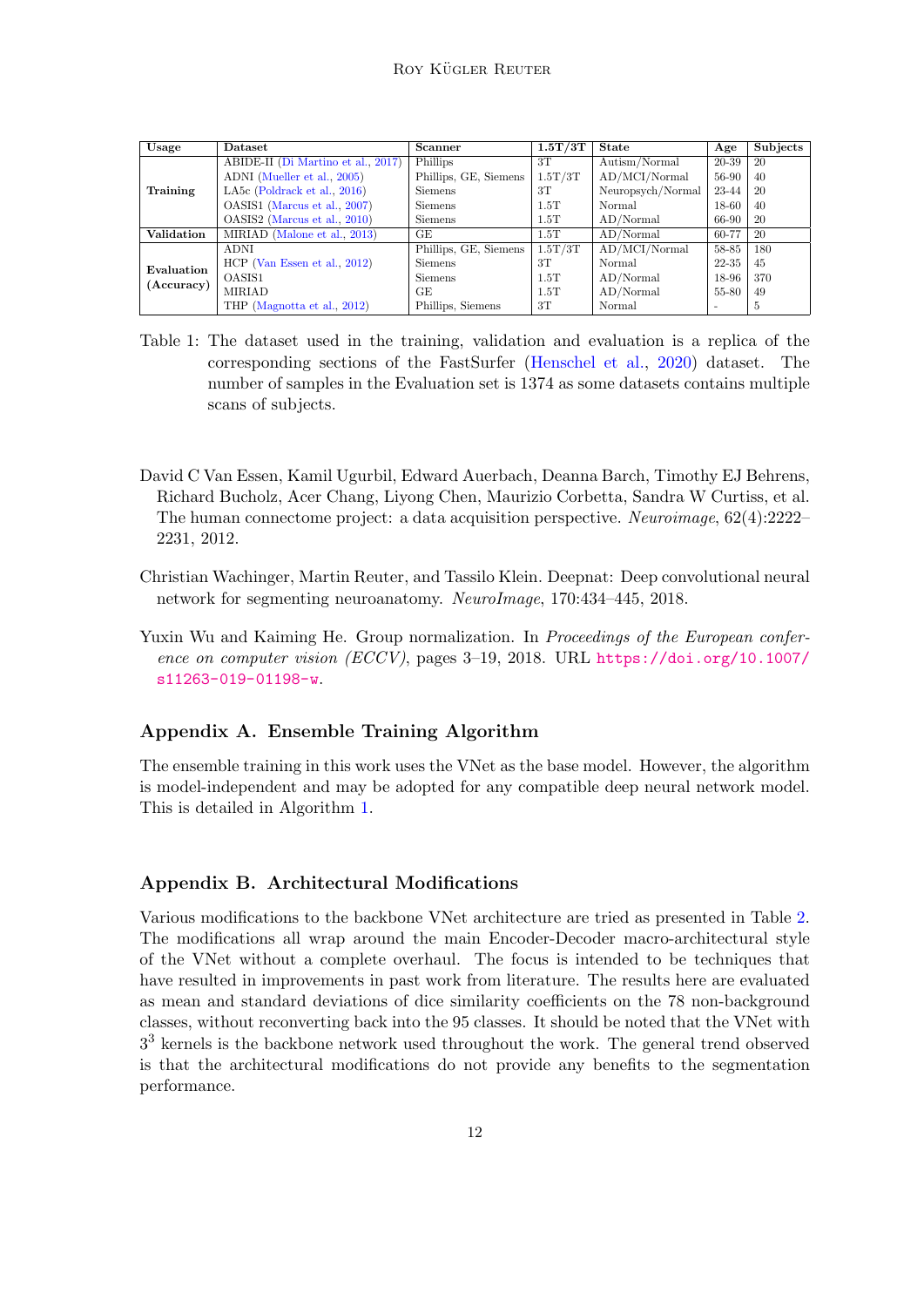Algorithm 1: Volumetric Ensembling using tiled fine-tuning and ensembled validation

**Input:** L: Loss function,  $Tr$ : Training set, Vld: Validation set l: Patch Size, f: neural network with weights w, pretrained as in Section [2.1](#page-1-0) ;

### Initialization:

 $P_{main}$ : List of m nets with weights w, for each octant of 3D input space (default m: 8);  $P_{curr}$ : List of m neural networks with weights w as replica of  $F_{main}$ ;  $F_{\text{rng}}$ : List of m effective receptive field ranges (25% greater than the octant size);  $dice(f)$ : Dice score of f evaluated on  $Vld$ ; Algorithm:  $DSC_{best} = 0$ ; while epochs not done do  $m_{cnt} = 1$ ; while  $m_{cnt} \leq m$  do while  $(X, y) \in tS$  do Select a point  $p_{ijk} \in F_{rng}[m_{cnt}] - l$ ;  $\tilde{X} = X[p_i : p_i + l, p_j : p_j + l, p_k : p_k + l]$ ;  $\tilde{y} = y[p_i : p_i + l, p_j : p_j + l, p_k : p_k + l]$ ;  $E = L(\tilde{y}, F_{curr}[m_{cnt}](\tilde{X}))$  // Calculate loss on octant  $\forall w \in F_{curr}[m_{cnt}],$  update  $w = w - \eta \nabla_w E \qquad \qquad \text{ // update current pool}$ end Insert  $P_{curr}[m_{cnt}]$  temporarily into  $P_{main}[m_{cnt}]$ ;  $DSC_{curr} = \text{dice}(p_{main})$ ; if  $DSC_{curr} \leq DSC_{best}$  then Revert changes to  $F_{main}[m_{cnt}]$ ; else if  $DSC_{curr} > DSC_{best}$  then Keep changes to  $p_{main}[m_{cnt}]$ ;  $DSC_{best} = DSC_{curr}$ ;  $m_{cnt} := m_{cnt} + 1;$ end end **Return:**  $p_{main}$  as the trained *Spatially Localized (SL)* models

# <span id="page-12-0"></span>Appendix C. Training

We train the full-view model for for 100 epochs, starting with a learning rate of  $10^{-3}$  (and halving at 40, 80, 90 epochs) with the Adam optimizer [\(Kingma and Ba,](#page-9-10) [2014\)](#page-9-10). To obtain an ensemble of Spatially Localized (SL) models, we branch out the training into eight different networks associating each with the vicinity of a corner (overlapping subvolumes of 192<sup>3</sup> voxels). Each epoch, we train each SL model in serial and jointly validate the entire ensemble patches of 50% overlap. Here, we restart the learning rate at  $10^{-3}$  (20 epochs), and reduce to  $5/2.5/1.25 \cdot 10^{-4}$  (for 10 epochs each). Throughout, we use a combined loss function of median frequency-balanced cross-entropy and dice loss [\(Roy et al.,](#page-10-2) [2017\)](#page-10-2).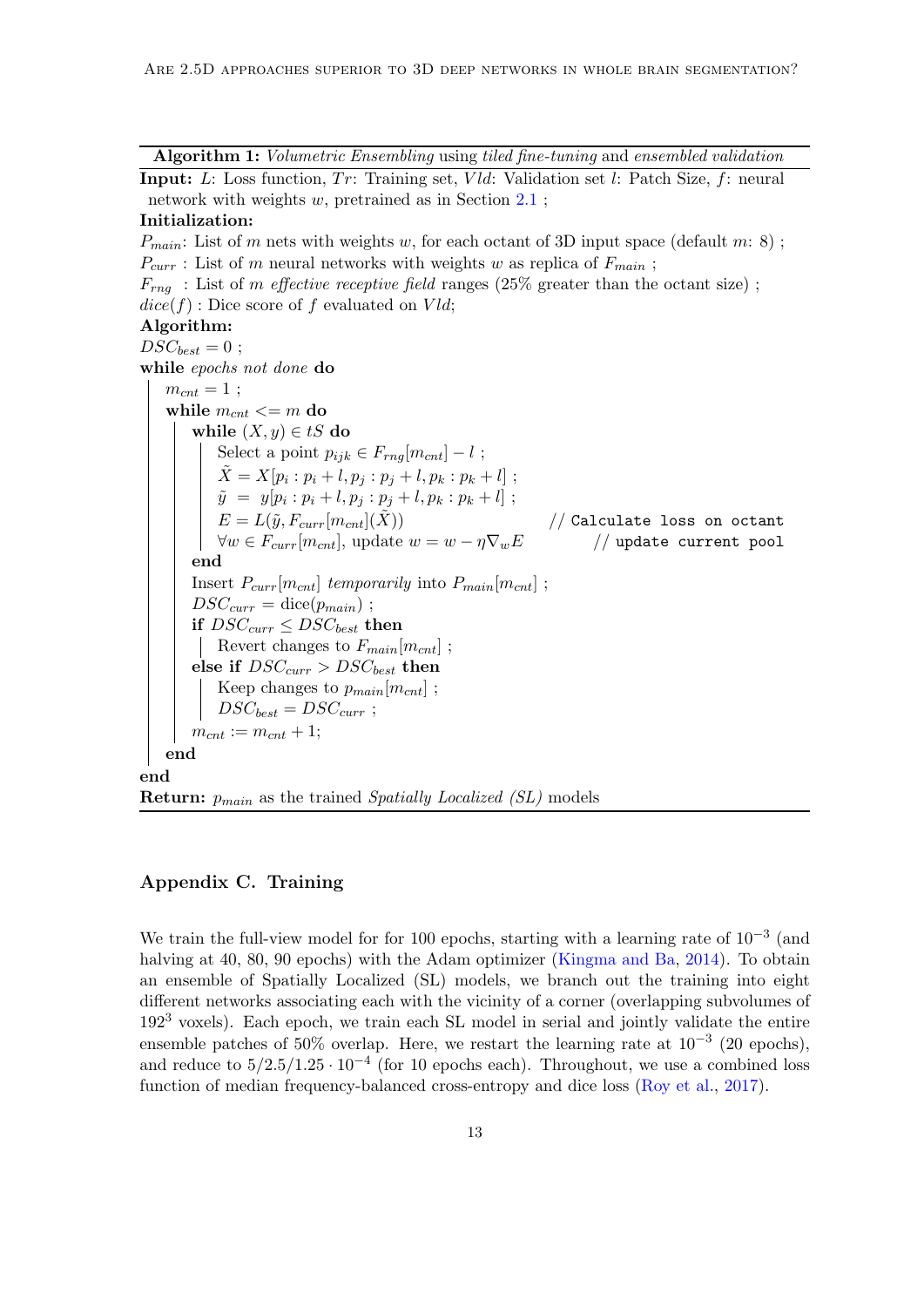| <b>Model Description</b>                                                | Params       | DSC Mean $\pm$ S.D. |  |
|-------------------------------------------------------------------------|--------------|---------------------|--|
| Reference architectures                                                 |              |                     |  |
| FastSurferCNN                                                           | 1,799,223    | $0.8696 \pm 0.0589$ |  |
| VNet with GroupNorm (full-view training)                                | 71,086,301   | $0.8505 \pm 0.0617$ |  |
| Architecture modifications (patch-based training)                       |              |                     |  |
| Backbone VNet with GroupNorm and 3 <sup>3</sup> Kernels                 | 16, 319, 197 | $0.8803 \pm 0.0544$ |  |
| instead of 5 <sup>3</sup> (Szegedy et al., 2015; Simonyan and           |              |                     |  |
| Zisserman, 2014)                                                        |              |                     |  |
| Backbone VNet with Symmetric filter                                     | 30, 241, 282 | $0.8800 \pm 0.0549$ |  |
| factorization with two $3^3$ kernels instead of $5^3$                   |              |                     |  |
| (Szegedy et al., 2016)                                                  |              |                     |  |
| Backbone VNet with Asymmetric filter                                    | 10,677,910   | $0.8748 \pm 0.0561$ |  |
| factorization with two sets of $(3 \times 1 \times 1)$ ,                |              |                     |  |
| $(1 \times 3 \times 1), (1 \times 1 \times 3)$ filters instead of $5^3$ |              |                     |  |
| (Szegedy et al., 2016)                                                  |              |                     |  |
| Backbone VNet with Dense residual block as in                           | 71, 091, 794 | $0.8505 \pm 0.0708$ |  |
| DenseNet, with additive residuals (Huang et al.,                        |              |                     |  |
| 2017)                                                                   |              |                     |  |
| Backbone VNet with Attention Block as in                                | 71, 153, 273 | $0.8783 \pm 0.0536$ |  |
| Attention UNet (Oktay et al., 2018)                                     |              |                     |  |
| Backbone VNet with Squeeze and Excite block as                          | 71, 262, 110 | $0.8767 \pm 0.0548$ |  |
| in SqueezeNet (Hu et al., 2018)                                         |              |                     |  |
| Backbone VNet with Concurrent 3 axis 2.5D and                           | 64, 104, 868 | $0.8784 \pm 0.0543$ |  |
| 3D paths with 75% of feature maps in 3D path                            |              |                     |  |
| (de Brebisson and Montana, 2015)                                        |              |                     |  |
| Backbone VNet with only 75% of feature maps                             | 45, 679, 866 | $0.8797 \pm 0.0542$ |  |
| included in each block                                                  |              |                     |  |

<span id="page-13-0"></span>Table 2: Architectural modifications to the VNet (with Group Norm) architecture trained as in Section [2.1](#page-1-0) and evaluated with 75% overlapping patches of size 128. Results are obtained as average Dice Similarity Coefficients on 78 classes without remapping.

# Appendix D. Baseline Methods

Baselines are DNN models whose results serve as existing state-of-the-art solutions in the area of neuroimage segmentation. Most of these models have wide acceptance in the research community as standard segmentation networks or are distinguished by recent publication to top venues with exceptional benchmarks. There are 5 models used by us as benchmarks and a brief description of each of them are provided in the following subsections.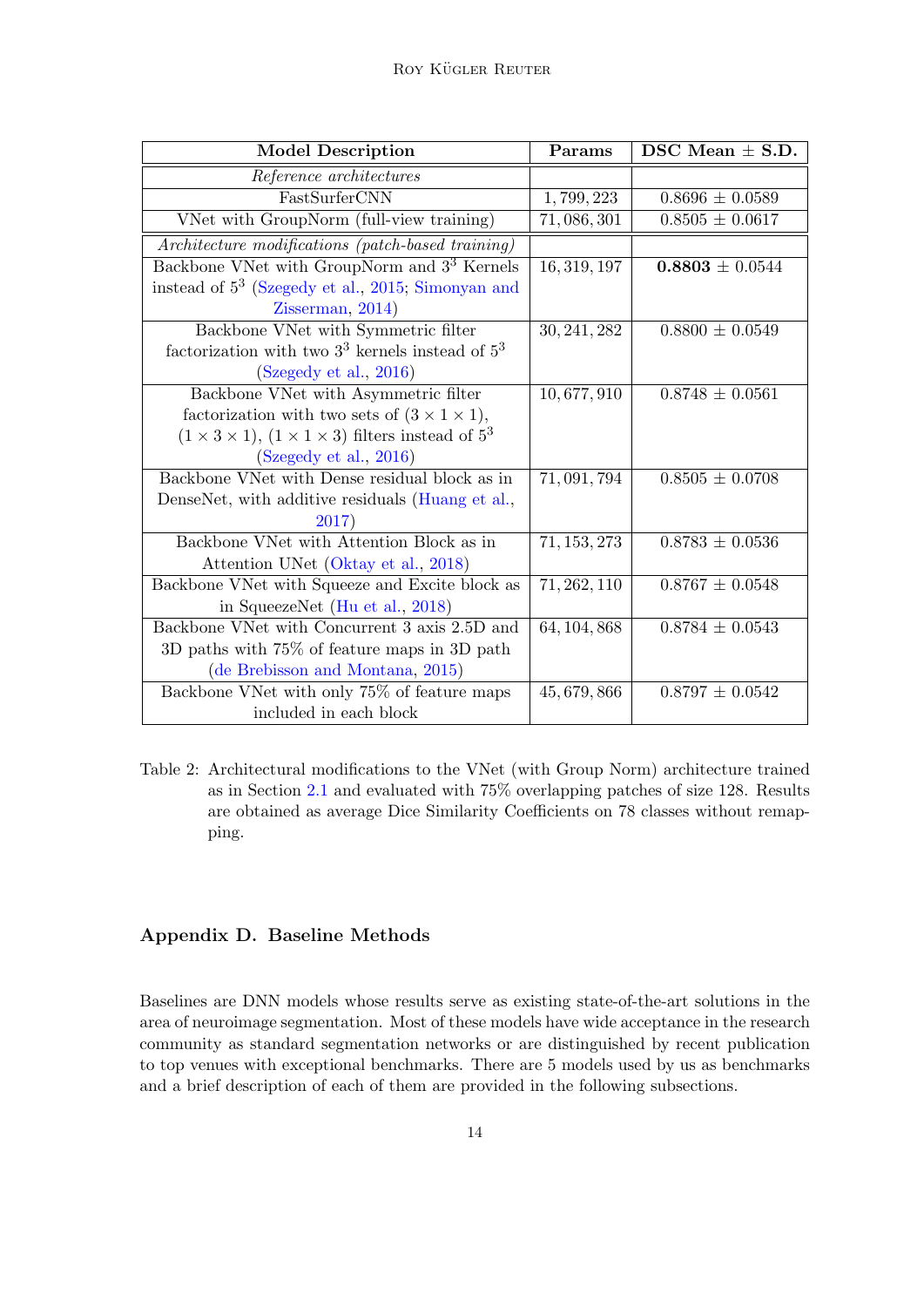### D.1. FastSurferCNN

FastSurferCNN [\(Henschel et al.,](#page-8-0) [2020\)](#page-8-0) was introduced as a 2.5D technique for neuroimage segmentation. Three 2D encoder-decoder based deep CNN architectures were trained individually on one of three orthogonal views (coronal, sagittal and axial) of the brain. The architecture of all 3 models were kept the same with the input to each model being a thick slice of 7 consecutive slices from the corresponding view. The architecture used Maxoutbased Dense blocks (as opposed to concatenation-based blocks) to achieve a model with less paramters. The final segmentation output was obtained after view aggregation of the segmentation outputs provided by the individual networks. FastSurferCNN provides fast, robust and accurate segmentations and is used as the non-3D benchmark for our evaluations.

# D.2. SLANT

3D patch-based segmentation techniques usually train and predict on sub-volumes of the input space followed by post-hoc fusion of the partial predictions to produce a complete segmentation. SLANT [\(Huo et al.,](#page-9-2) [2019\)](#page-9-2) was centred on the idea of decoupling spatial context during feature search. This was done by registering each volume to the MNI305 [\(Evans et al.,](#page-8-10) [1993\)](#page-8-10) template during postprocessing, prior to learning or inference. This was subsequently followed by training sub-nets for sub-regions of the neuroimage — one variant was trained on non-overlapping patches and another on overlapping ones. In theory, a successful registration exposes each subnet to a single consistent brain/neuroimage region, thereby reducing or even eliminating the need to learn the positional context. The networks were retrained on our dataset and the original code was kept as much as possible. All networks were trained individually with non-coupled losses (in terms of a global prediction) and inferences from each network was fused using majority label voting. This was followed by inverse registration to the original data space to provide the final segmentation. The SLANT-27 variant (overlapping regions) provided the strongest performance in the original publication and has been adopted as a 3D benchmark for our evaluation.

#### D.3. 3D-UNet: nnUNet single-fold

Neural network based solutions to segmentation problems usually vary architecturally from each other, with the variations ranging from minor to significant. The nnUNet [\(Isensee](#page-9-5) [et al.,](#page-9-5) [2021,](#page-9-5) [2018\)](#page-9-11) framework was designed to adapt the the block architecture of a standard robust architecture, specifically, the UNet [\(Ronneberger et al.,](#page-10-10) [2015;](#page-10-10) Cicek et al., [2016\)](#page-8-1) and customize an encoder-decoder model based on those blocks on a provided dataset. This allowed for some standardization in block design while still customizing architecture to a particular problem and associated data. The 3D-UNet architecture recommended by the nnUNet framework on our training data was used as one of the baseline models for the purposes of our evaluation.

# D.4. VNet

The VNet [\(Milletari et al.,](#page-10-0) [2016\)](#page-10-0) was introduced as a full (or near full-volume) 3D deep learning-based segmentation architecture for medical imaging. It is designed as an encoderdecoder type model with residual blocks on individual layers as well as residual connections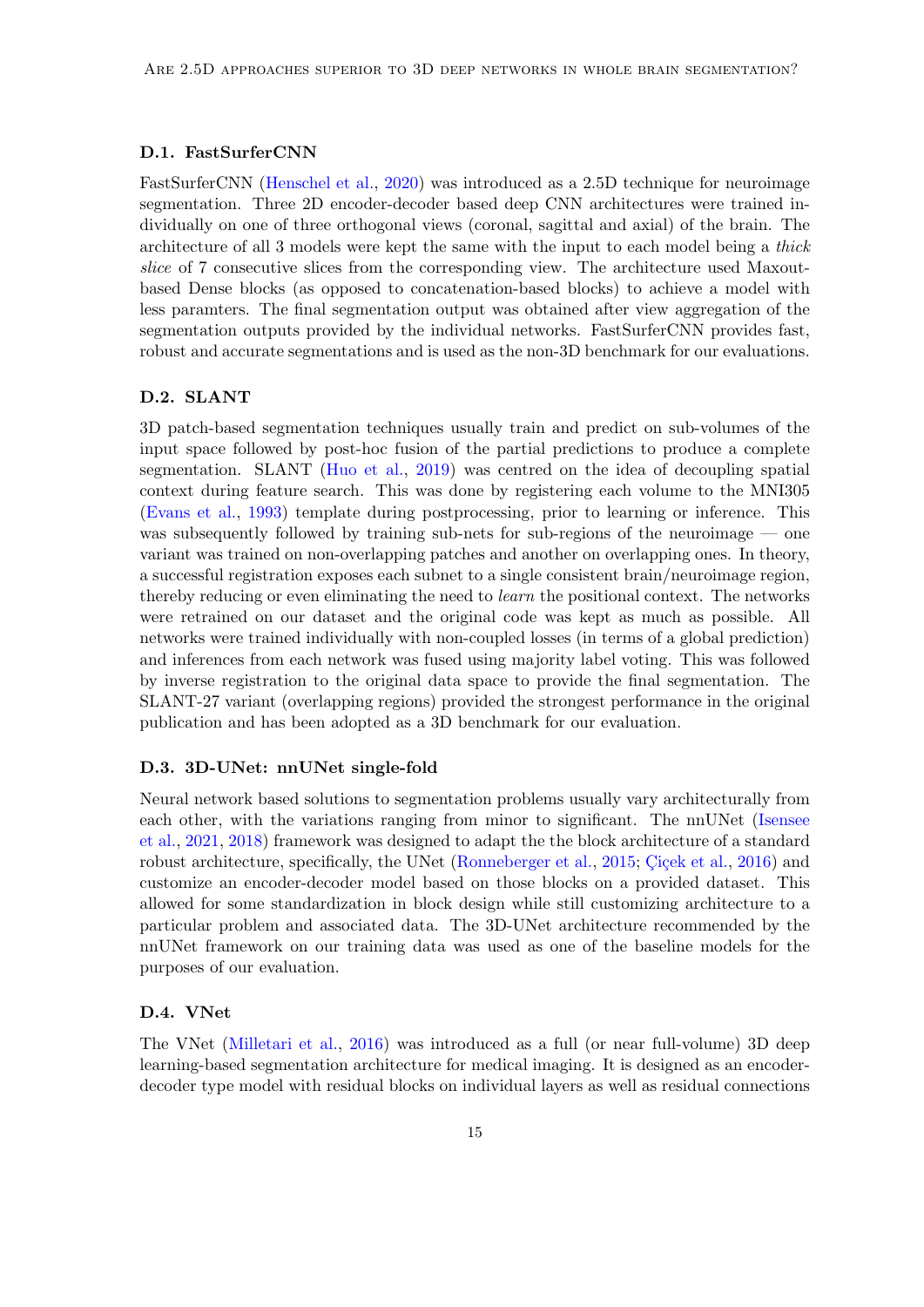| Model               | $\overline{AES}$ (OL, PS) | $\text{DSC} \pm \text{S.D.}$ (†) | AVG HD $\pm$ S.D. ( $\downarrow$ ) |
|---------------------|---------------------------|----------------------------------|------------------------------------|
| 2.5D: FastSurferCNN | 3                         | $0.866 \pm 0.036$                | $0.205 \pm 0.098$                  |
| 3D: VNet (FV)       |                           | $0.848 \pm 0.041$                | $0.248 \pm 0.160$                  |
| 3D: SLANT-27        | $3.375(50\%, 128)$        | $0.803 \pm 0.178$                | $1.110 \pm 5.061$                  |
| 3D: nnUNet 1-fold   | $3.375$ (50%, 128)        | $0.848 \pm 0.057$                | $0.546 \pm 1.110$                  |
| $3D:$ Ours $(FV)$   | $1(0\%, 256)$             | $0.872 \pm 0.033$                | $0.187 \pm 0.010$                  |
| 3D: Ours $(w/o SL)$ | $1(0\%, 128)$             | $0.858 \pm 0.036$                | $0.236 \pm 0.169$                  |
| 3D: Ours $(w/o SL)$ | $3.375$ (50\%, 128)       | $0.874 \pm 0.032$                | $0.183 \pm 0.127$                  |
| 3D: Ours $(w/o SL)$ | $8(75\%, 128)$            | $0.876 \pm 0.032$                | $0.176 \pm 0.098$                  |
| 3D: Ours            | $3.375$ (50%, 128)        | $0.877 \pm 0.032$                | $0.176 \pm 0.098$                  |
| 3D: Ours            | $8(75\%, 128)$            | $0.878 \pm 0.032$                | $0.172 \pm 0.091$                  |

<span id="page-15-0"></span>Table 3: Numeric values for Figure [3](#page-6-0) Evaluations, AES: Average Ensemble Size, OL: Patch Overlap, PS: Patch Size

| Model                  | Ens. Size | Training Time (GPU time)                                                         | Epochs | Inf. Time (secs) |
|------------------------|-----------|----------------------------------------------------------------------------------|--------|------------------|
| 2.5D: FastSurferCNN    | 3         | 5 hours                                                                          | 30     | 60               |
| 3D: VNet (FV)          |           | $(4 \text{ days } 20 \text{ hours}) \times 4 \text{ (requires } 4 \text{ GPUs)}$ | 100    | 15               |
| 3D: SLANT-27           | 3.375     | $(1 \text{ day } 2 \text{ hours}) \times 27$                                     | 100    | 900              |
| 3D: nnUNet 1-fold      | 3.375     | 3 days 12 hours                                                                  | 1000   | N/A              |
| $3D:$ Ours $(FV)$      |           |                                                                                  |        | 11               |
| 3D: Ours $(w/o SL)$    |           | 2 days 7 hours                                                                   | 800    | 11               |
| $3D:$ Ours $(w/o)$ SL) | 3.375     | (same model)                                                                     |        | 25               |
| 3D: Ours $(w/o SL)$    | 8         |                                                                                  |        | 42               |
| $3D:$ Ours             | 3.375     | 1 day 19 hours $(+ 3D:$ Ours $(w/o \, SL))$                                      | 50     | 40               |
| $3D:$ Ours             | 8         | (same models)                                                                    |        | 133              |

<span id="page-15-1"></span>Table 4: The total training and per sample inference times of each model under experiment. Our 3D:Ours models also include the training time of the non-SL model from which they were initialized

between corresponding layers from the encoder to the decoder. A slightly modified variant of the VNet, incorporating Group Normalization [\(Wu and He,](#page-11-3) [2018\)](#page-11-3), is used as a 3D benchmark for our experiments. This particular evaluation is noteworthy as the modified VNet is also the backbone architecture for most of the techniques introduced and explored in this thesis.

# Appendix E. Training and Inference Time

Table [4](#page-15-1) indicates the total training time and inference time per sample for all models. The training time is indicated in GPU-hours on 32GB Tesla V100s along with the number of epochs each model was trained. The training dataset is the same for all models. The inference times are represented per sample in seconds. The discrepancy in inference times between 3D:VNet(FV) vs 3D:Ours(FV) is due to the former needing heavy model sharding